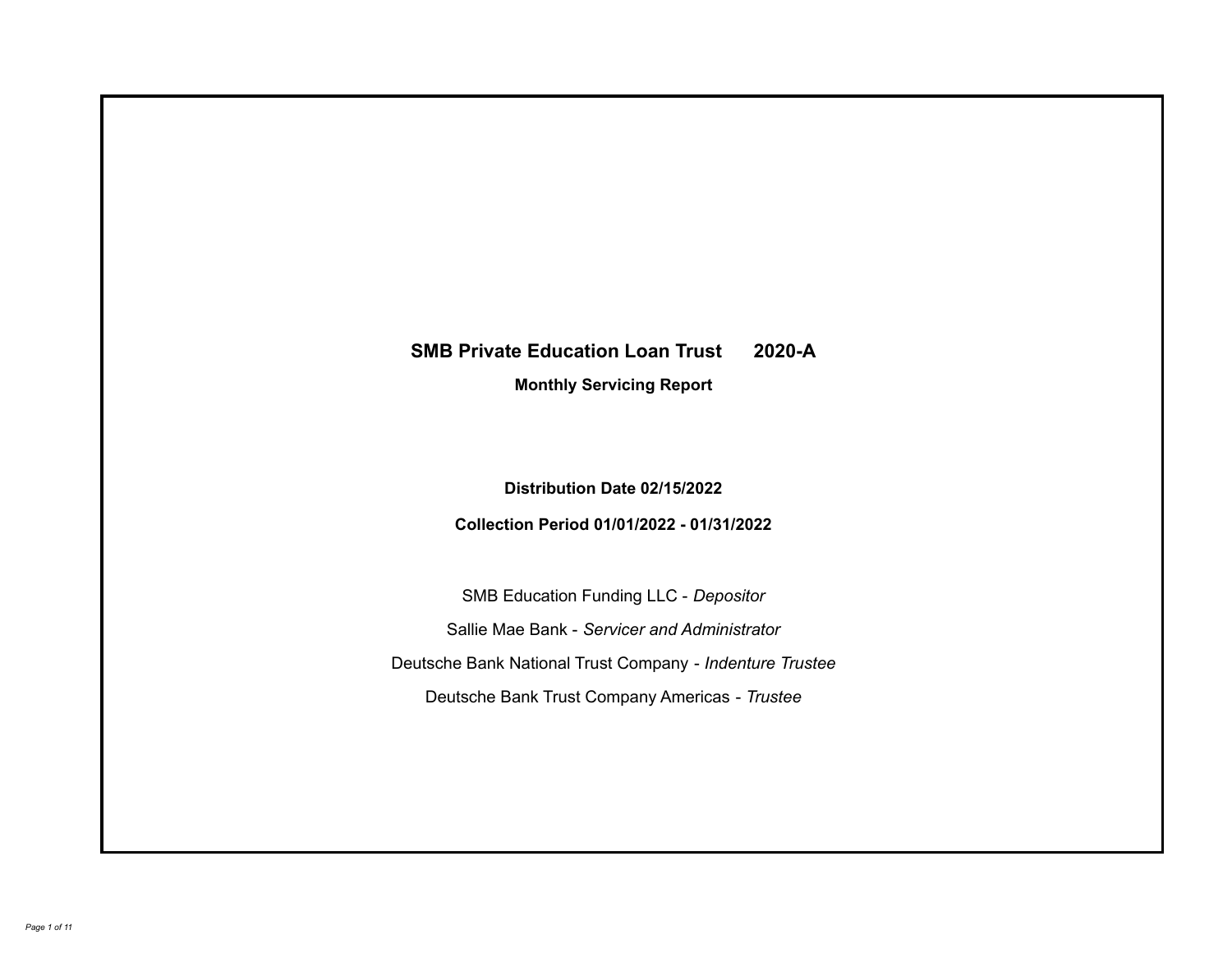A

| <b>Student Loan Portfolio Characteristics</b>                  | <b>Settlement Date</b><br>02/12/2020 | 12/31/2021                        | 01/31/2022                        |
|----------------------------------------------------------------|--------------------------------------|-----------------------------------|-----------------------------------|
| <b>Principal Balance</b><br>Interest to be Capitalized Balance | \$633,058,651.76<br>43,030,628.43    | \$468,570,637.67<br>27,327,433.70 | \$458,867,646.57<br>27,245,189.94 |
| Pool Balance                                                   | \$676,089,280.19                     | \$495,898,071.37                  | \$486,112,836.51                  |
|                                                                |                                      |                                   |                                   |
| Weighted Average Coupon (WAC)                                  | 9.38%                                | 8.52%                             | 8.52%                             |
| Weighted Average Remaining Term                                | 138.37                               | 132.40                            | 132.14                            |
| Number of Loans                                                | 54,630                               | 41,184                            | 40,473                            |
| Number of Borrowers                                            | 52,691                               | 39,875                            | 39,185                            |
| Pool Factor                                                    |                                      | 0.733480157                       | 0.719006869                       |
| Since Issued Total Constant Prepayment Rate (1)                |                                      | 13.33%                            | 13.50%                            |
| <b>Dobt Securities</b><br>Cucin/lein                           | 01/18/2022                           |                                   | 02/15/2022                        |

| <b>Debt Securities</b> | Cusip/Isin | 01/18/2022       | 02/15/2022       |
|------------------------|------------|------------------|------------------|
| A2A                    | 78449UAB4  | \$290,783,813.20 | \$280,773,673.81 |
| A2B                    | 78449UAC2  | \$45,434,970.81  | \$43,870,886.53  |
|                        | 78449UAD0  | \$47,000,000.00  | \$47,000,000.00  |
|                        |            |                  |                  |

| - | <b>Jertificates</b> | Cusip/Isin | 01/18/2022   | 02/15/2022   |
|---|---------------------|------------|--------------|--------------|
|   | Residual            | 78449UAE8  | \$100,000.00 | \$100,000.00 |

| <b>Account Balances</b> | 01/18/2022   | 02/15/2022   |
|-------------------------|--------------|--------------|
| Reserve Account Balance | 1,729,328.00 | 1,729,328.00 |

| E. | <b>Asset / Liability</b>               | 01/18/2022       | 02/15/2022       |
|----|----------------------------------------|------------------|------------------|
|    | Overcollateralization Percentage       | 22.72%           | 23.55%           |
|    | Specified Overcollateralization Amount | \$123,974,517.84 | \$121,528,209.13 |
|    | Actual Overcollateralization Amount    | \$112,679,287.36 | \$114,468,276.17 |

(1) For additional information, see 'Since Issued CPR Methodology' found in section VIII of this report .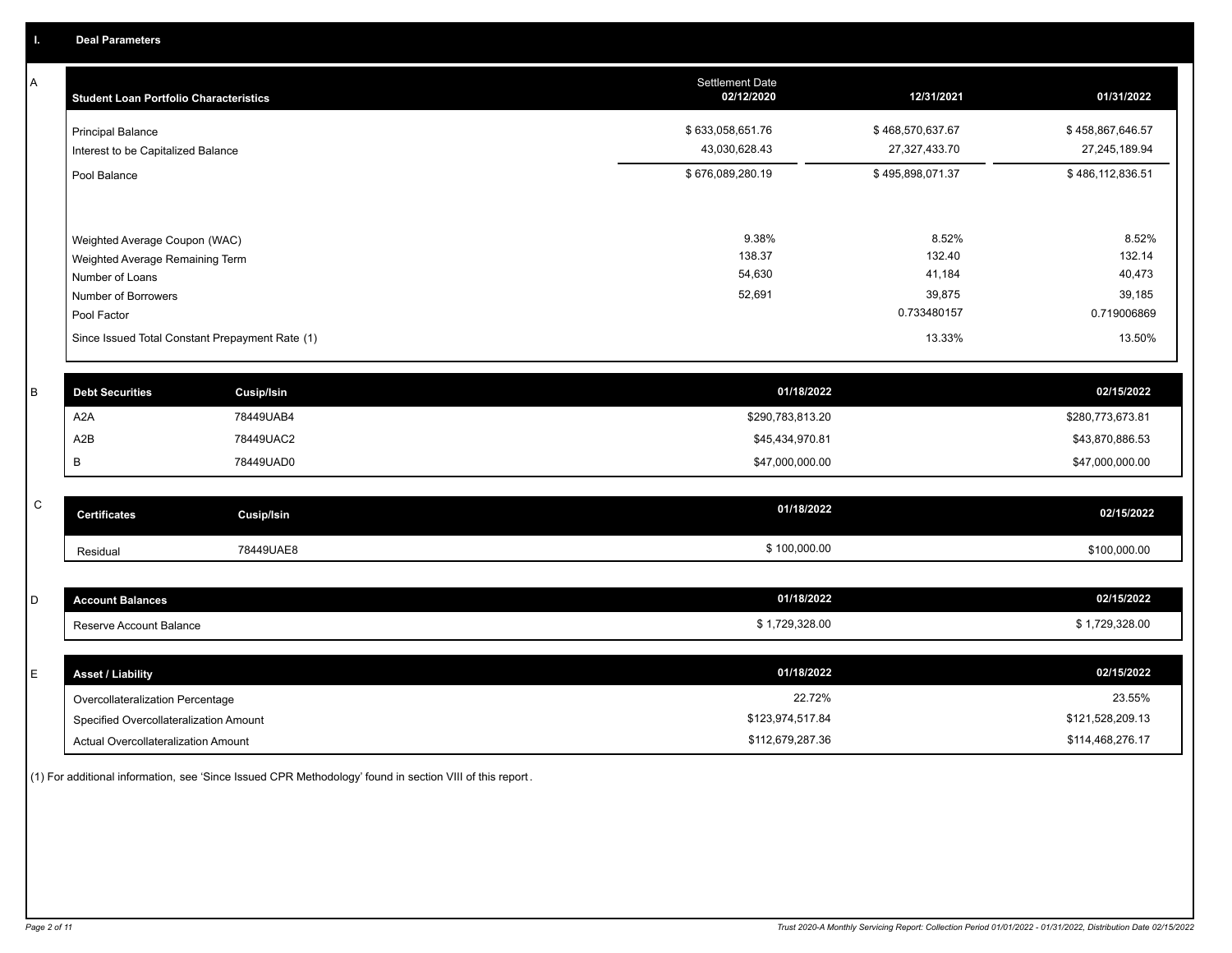## **II. 2020-A Trust Activity 01/01/2022 through 01/31/2022**

| A | <b>Student Loan Principal Receipts</b> |                |
|---|----------------------------------------|----------------|
|   | <b>Borrower Principal</b>              | 9,650,262.68   |
|   | Seller Principal Reimbursement         | 0.00           |
|   | Servicer Principal Reimbursement       | 0.00           |
|   | <b>Other Principal Deposits</b>        | 311,415.10     |
|   | <b>Total Principal Receipts</b>        | \$9,961,677.78 |

## B **Student Loan Interest Receipts**

| <b>Total Interest Receipts</b>  | \$2,562,028.98 |
|---------------------------------|----------------|
| Other Interest Deposits         | 8.641.37       |
| Servicer Interest Reimbursement | 0.00           |
| Seller Interest Reimbursement   | 0.00           |
| Borrower Interest               | 2,553,387.61   |

| C       | <b>Recoveries on Realized Losses</b>                             | \$61,900.88     |
|---------|------------------------------------------------------------------|-----------------|
| D       | <b>Investment Income</b>                                         | \$289.62        |
| Е.      | <b>Funds Borrowed from Next Collection Period</b>                | \$0.00          |
| F.      | Funds Repaid from Prior Collection Period                        | \$0.00          |
| G       | Loan Sale or Purchase Proceeds                                   | \$0.00          |
| H       | Initial Deposits to Distribution Account                         | \$0.00          |
|         | <b>Excess Transferred from Other Accounts</b>                    | \$0.00          |
| J       | <b>Borrower Benefit Reimbursements</b>                           | \$0.00          |
| Κ       | <b>Other Deposits</b>                                            | \$0.00          |
|         | <b>Other Fees Collected</b>                                      | \$0.00          |
| м       | <b>AVAILABLE FUNDS</b>                                           | \$12,585,897.26 |
| N       | Non-Cash Principal Activity During Collection Period             | \$258,686.68    |
| $\circ$ | Aggregate Purchased Amounts by the Depositor, Servicer or Seller | \$320,056.47    |
| P       | Aggregate Loan Substitutions                                     | \$0.00          |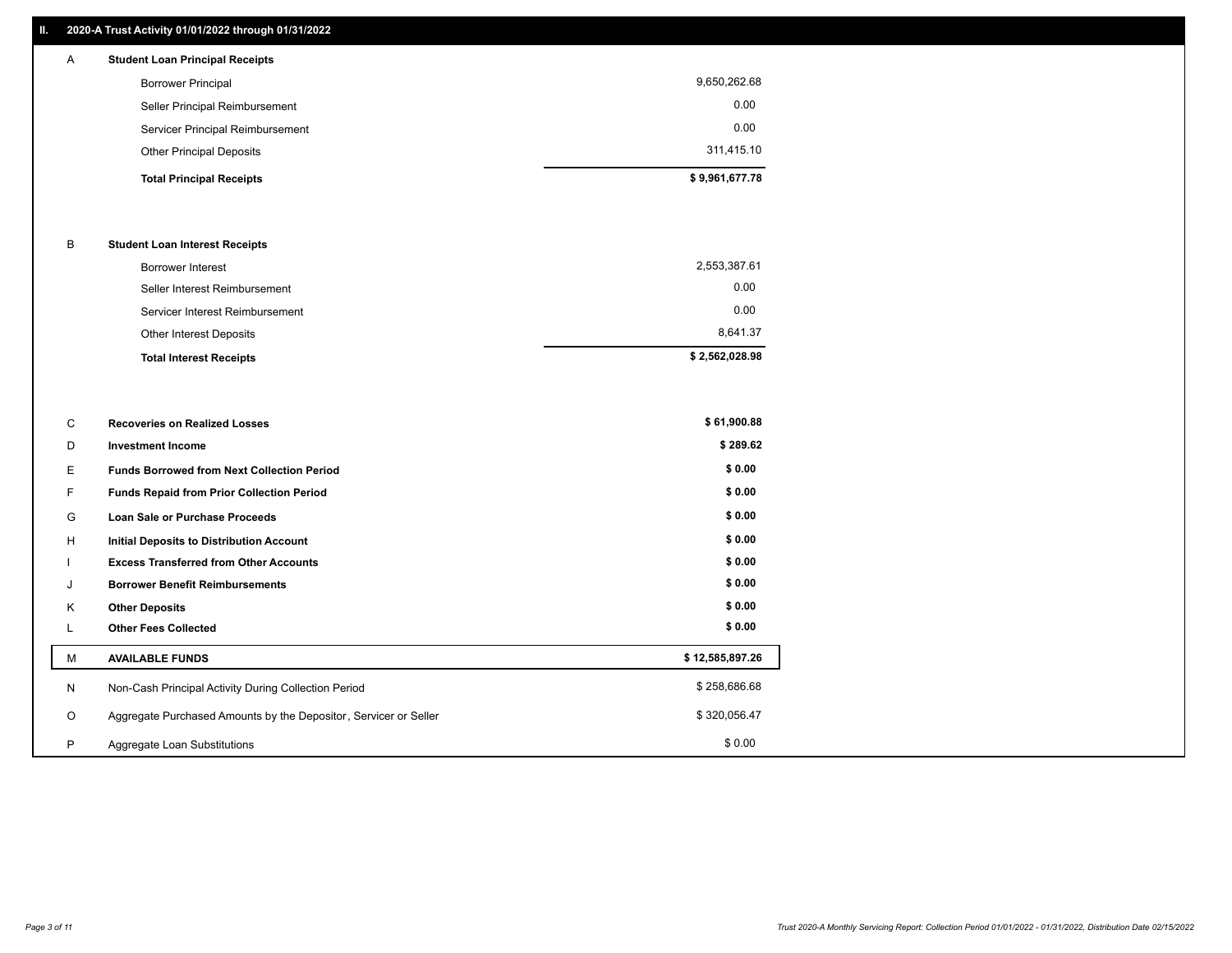|                   |                       |                          |         |                                                           | <b>Loans by Repayment Status</b> |                            |                          |         |                                                           |                |                            |
|-------------------|-----------------------|--------------------------|---------|-----------------------------------------------------------|----------------------------------|----------------------------|--------------------------|---------|-----------------------------------------------------------|----------------|----------------------------|
|                   |                       |                          |         | 01/31/2022                                                |                                  |                            |                          |         | 12/31/2021                                                |                |                            |
|                   |                       | <b>Wtd Avg</b><br>Coupon | # Loans | Principal and<br><b>Interest Accrued</b><br>to Capitalize | % of Principal                   | % of Loans in<br>Repay (1) | <b>Wtd Avg</b><br>Coupon | # Loans | Principal and<br><b>Interest Accrued</b><br>to Capitalize | % of Principal | % of Loans in<br>Repay (1) |
| INTERIM:          | IN SCHOOL             | 9.86%                    | 2,719   | \$41,759,783.63                                           | 8.591%                           | $-$ %                      | 9.82%                    | 2,995   | \$45,353,532.06                                           | 9.146%         | $-$ %                      |
|                   | <b>GRACE</b>          | 9.52%                    | 916     | \$13,355,108.11                                           | 2.747%                           | $-$ %                      | 9.61%                    | 714     | \$10,508,092.17                                           | 2.119%         | $-$ %                      |
|                   | <b>DEFERMENT</b>      | 9.11%                    | 2,430   | \$32,513,196.85                                           | 6.688%                           | $-$ %                      | 9.10%                    | 2,512   | \$33,093,056.83                                           | 6.673%         | $-$ %                      |
| <b>REPAYMENT:</b> | <b>CURRENT</b>        | 8.26%                    | 32,748  | \$375,215,285.06                                          | 77.187%                          | 94.161%                    | 8.28%                    | 33,327  | \$384,123,942.73                                          | 77.460%        | 94.392%                    |
|                   | 30-59 DAYS DELINQUENT | 9.17%                    | 711     | \$9,970,882.27                                            | 2.051%                           | 2.502%                     | 8.85%                    | 702     | \$9,517,066.84                                            | 1.919%         | 2.339%                     |
|                   | 60-89 DAYS DELINQUENT | 8.91%                    | 339     | \$4,545,428.35                                            | 0.935%                           | 1.141%                     | 9.05%                    | 222     | \$2,823,229.08                                            | 0.569%         | 0.694%                     |
|                   | 90+ DAYS DELINQUENT   | 8.80%                    | 179     | \$2,307,557.05                                            | 0.475%                           | 0.579%                     | 9.16%                    | 149     | \$1,977,771.24                                            | 0.399%         | 0.486%                     |
|                   | <b>FORBEARANCE</b>    | 8.15%                    | 431     | \$6,445,595.19                                            | 1.326%                           | 1.618%                     | 8.58%                    | 563     | \$8,501,380.42                                            | 1.714%         | 2.089%                     |
| <b>TOTAL</b>      |                       |                          | 40,473  | \$486,112,836.51                                          | 100.00%                          | 100.00%                    |                          | 41,184  | \$495,898,071.37                                          | 100.00%        | 100.00%                    |

Percentages may not total 100% due to rounding \*

1 Loans classified in "Repayment" include any loan for which interim interest only, \$25 fixed payments or full principal and interest payments are due.

|                         |                                                                                                                              |                          |         |                                                           | <b>Loans by Borrower Status</b> |                                |                          |         |                                                           |                |                                |
|-------------------------|------------------------------------------------------------------------------------------------------------------------------|--------------------------|---------|-----------------------------------------------------------|---------------------------------|--------------------------------|--------------------------|---------|-----------------------------------------------------------|----------------|--------------------------------|
|                         |                                                                                                                              |                          |         | 01/31/2022                                                |                                 |                                |                          |         | 12/31/2021                                                |                |                                |
|                         |                                                                                                                              | <b>Wtd Avg</b><br>Coupon | # Loans | Principal and<br><b>Interest Accrued</b><br>to Capitalize | % of Principal                  | % of Loans in<br>P&I Repay (2) | <b>Wtd Avg</b><br>Coupon | # Loans | Principal and<br><b>Interest Accrued</b><br>to Capitalize | % of Principal | % of Loans in<br>P&I Repay (2) |
| <b>INTERIM:</b>         | IN SCHOOL                                                                                                                    | 9.31%                    | 5,655   | \$86,904,185.38                                           | 17.877%                         | $-$ %                          | 9.29%                    | 6,257   | \$95,194,637.89                                           | 19.196%        | $-$ %                          |
|                         | <b>GRACE</b>                                                                                                                 | 9.11%                    | 1,838   | \$26,750,781.04                                           | 5.503%                          | $-$ %                          | 9.12%                    | 1,398   | \$20,654,950.24                                           | 4.165%         | $-$ %                          |
|                         | <b>DEFERMENT</b>                                                                                                             | 8.74%                    | 4,468   | \$58,642,673.91                                           | 12.064%                         | $-$ %                          | 8.73%                    | 4,620   | \$59,897,594.26                                           | 12.079%        | $-$ %                          |
| P&I REPAYMENT:          | <b>CURRENT</b>                                                                                                               | 8.16%                    | 26,932  | \$291,741,542.13                                          | 60.015%                         | 92.966%                        | 8.18%                    | 27,348  | \$298,441,385.29                                          | 60.182%        | 93.219%                        |
|                         | 30-59 DAYS DELINQUENT                                                                                                        | 9.16%                    | 662     | \$9,280,042.49                                            | 1.909%                          | 2.957%                         | 8.78%                    | 645     | \$8,614,082.28                                            | 1.737%         | 2.691%                         |
|                         | 60-89 DAYS DELINQUENT                                                                                                        | 8.94%                    | 317     | \$4,145,368.00                                            | 0.853%                          | 1.321%                         | 9.03%                    | 211     | \$2,702,458.06                                            | 0.545%         | 0.844%                         |
|                         | 90+ DAYS DELINQUENT                                                                                                          | 8.80%                    | 170     | \$2,202,648.37                                            | 0.453%                          | 0.702%                         | 9.22%                    | 142     | \$1,891,582.93                                            | 0.381%         | 0.591%                         |
|                         | <b>FORBEARANCE</b>                                                                                                           | 8.15%                    | 431     | \$6,445,595.19                                            | 1.326%                          | 2.054%                         | 8.58%                    | 563     | \$8,501,380.42                                            | 1.714%         | 2.655%                         |
| <b>TOTAL</b><br>$\star$ | Percentages may not total 100% due to rounding                                                                               |                          | 40,473  | \$486,112,836.51                                          | 100.00%                         | 100.00%                        |                          | 41,184  | \$495,898,071.37                                          | 100.00%        | 100.00%                        |
|                         | 2 Loans classified in "P&I Repayment" includes only those loans for which scheduled principal and interest payments are due. |                          |         |                                                           |                                 |                                |                          |         |                                                           |                |                                |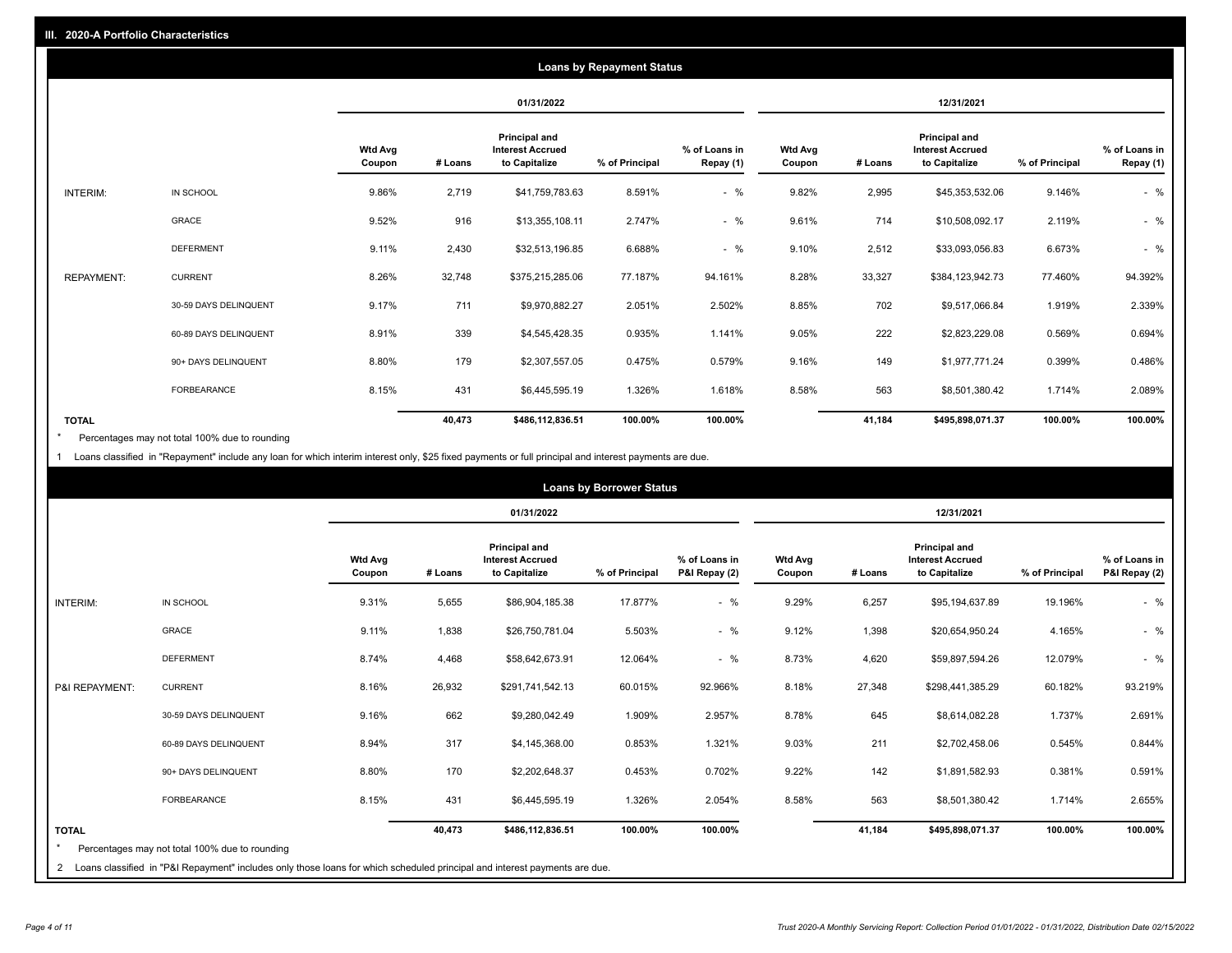|                                                               | 1/31/2022        | 12/31/2021       |  |
|---------------------------------------------------------------|------------------|------------------|--|
| Pool Balance                                                  | \$486,112,836.51 | \$495,898,071.37 |  |
| Total # Loans                                                 | 40,473           | 41,184           |  |
| Total # Borrowers                                             | 39,185           | 39,875           |  |
| Weighted Average Coupon                                       | 8.52%            | 8.52%            |  |
| Weighted Average Remaining Term                               | 132.14           | 132.40           |  |
| Percent of Pool - Cosigned                                    | 93.0%            | 93.0%            |  |
| Percent of Pool - Non Cosigned                                | 7.0%             | 7.0%             |  |
| Borrower Interest Accrued for Period                          | \$3,320,872.55   | \$3,392,723.77   |  |
| Outstanding Borrower Interest Accrued                         | \$31,169,957.31  | \$31,301,945.16  |  |
| Gross Principal Realized Loss - Periodic *                    | \$577,837.13     | \$836,609.06     |  |
| Gross Principal Realized Loss - Cumulative *                  | \$11,456,737.26  | \$10,878,900.13  |  |
| Recoveries on Realized Losses - Periodic                      | \$61,900.88      | \$79,297.29      |  |
| Recoveries on Realized Losses - Cumulative                    | \$1,083,866.01   | \$1,021,965.13   |  |
| Net Losses - Periodic                                         | \$515,936.25     | \$757,311.77     |  |
| Net Losses - Cumulative                                       | \$10,372,871.25  | \$9,856,935.00   |  |
| Non-Cash Principal Activity - Capitalized Interest            | \$838,341.83     | \$3,152,563.36   |  |
| Since Issued Total Constant Prepayment Rate (CPR) (1)         | 13.50%           | 13.33%           |  |
| <b>Loan Substitutions</b>                                     | \$0.00           | \$0.00           |  |
| <b>Cumulative Loan Substitutions</b>                          | \$0.00           | \$0.00           |  |
| <b>Unpaid Servicing Fees</b>                                  | \$0.00           | \$0.00           |  |
| <b>Unpaid Administration Fees</b>                             | \$0.00           | \$0.00           |  |
| <b>Unpaid Carryover Servicing Fees</b>                        | \$352,720.89     | \$352,720.89     |  |
| Note Interest Shortfall                                       | \$0.00           | \$0.00           |  |
| Loans in Modification                                         | \$18,934,044.45  | \$18,526,227.29  |  |
| % of Loans in Modification as a % of Loans in Repayment (P&I) | 6.16%            | 5.95%            |  |
|                                                               |                  |                  |  |
| % Annualized Gross Principal Realized Loss - Periodic as a %  | 2.26%            | 3.22%            |  |
| of Loans in Repayment (P&I) * 12                              |                  |                  |  |
| % Gross Principal Realized Loss - Cumulative as a % of        |                  |                  |  |
| Original Pool Balance                                         | 1.69%            | 1.61%            |  |

\* In accordance with the Servicer's current policies and procedures, after September 1, 2017 loans subject to bankruptcy claims generally will not be reported as a charged- off unless and until they are delinquent for 120

(1) For additional information, see 'Since Issued CPR Methodology' found in section VIII of this report .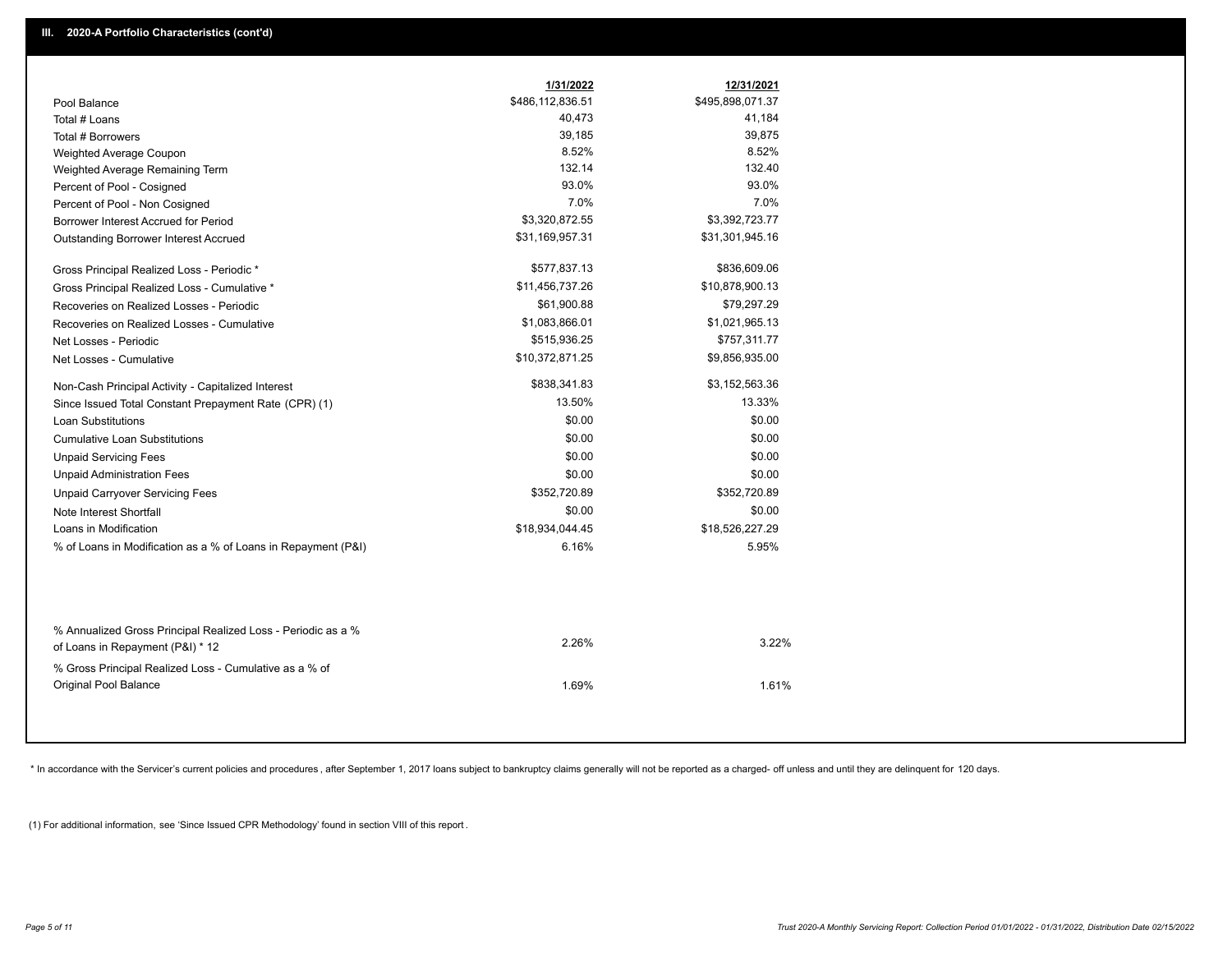## **Loan Program**

A

|                                    | Weighted<br>Average | # LOANS | <b>\$ AMOUNT</b> | $%$ *     |
|------------------------------------|---------------------|---------|------------------|-----------|
| - Smart Option Interest-Only Loans | 7.43%               | 9,999   | \$87,620,935.62  | 18.025%   |
| - Smart Option Fixed Pay Loans     | 8.56%               | 10,258  | \$151,136,433.52 | 31.091%   |
| - Smart Option Deferred Loans      | 8.88%               | 20,216  | \$247,355,467.37 | 50.884%   |
| - Other Loan Programs              | $0.00\%$            | 0       | \$0.00           | $0.000\%$ |
| <b>Total</b>                       | 8.52%               | 40,473  | \$486,112,836.51 | 100.000%  |

\* Percentages may not total 100% due to rounding

B

C

**Index Type**

|                       | Weighted<br>Average | # LOANS | <b>S AMOUNT</b>  | $%$ *     |
|-----------------------|---------------------|---------|------------------|-----------|
| - Fixed Rate Loans    | 9.52%               | 16,506  | \$213,834,087.81 | 43.989%   |
| - LIBOR Indexed Loans | 7.73%               | 23,967  | \$272,278,748.70 | 56.011%   |
| - Other Index Rates   | 0.00%               | 0       | \$0.00           | $0.000\%$ |
| <b>Total</b>          | 8.52%               | 40,473  | \$486,112,836.51 | 100.000%  |

\* Percentages may not total 100% due to rounding

# **Weighted Average Recent FICO**

| \$24,382,438.33<br>\$26,084,368.73 | 5.016%    |
|------------------------------------|-----------|
|                                    |           |
|                                    | 5.366%    |
| \$52,805,279.47                    | 10.863%   |
| \$111,080,332.17                   | 22.851%   |
| \$271,742,005.95                   | 55.901%   |
| \$18,411.86                        | $0.004\%$ |
| \$486,112,836.51                   | 100.000%  |
|                                    |           |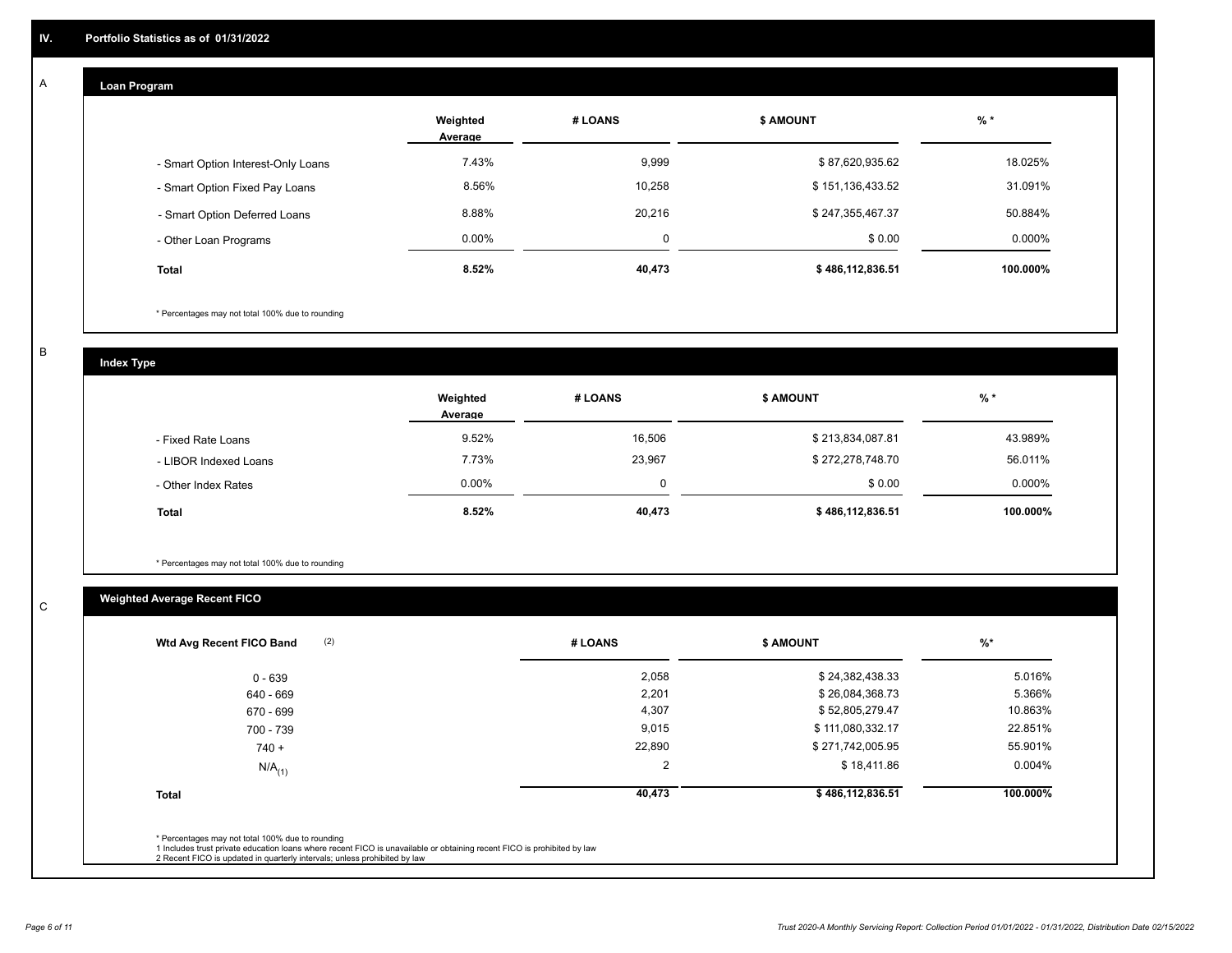| V. |       | 2020-A Reserve Account and Principal Distribution Calculations                       |                  |  |
|----|-------|--------------------------------------------------------------------------------------|------------------|--|
| А. |       | <b>Reserve Account</b>                                                               |                  |  |
|    |       | Specified Reserve Account Balance                                                    | \$1,729,328.00   |  |
|    |       | Actual Reserve Account Balance                                                       | \$1,729,328.00   |  |
| В. |       | <b>Principal Distribution Amount</b>                                                 |                  |  |
|    | i.    | Class A Notes Outstanding                                                            | \$336,218,784.01 |  |
|    | ii.   | Pool Balance                                                                         | \$486,112,836.51 |  |
|    | iii.  | First Priority Principal Distribution Amount (i - ii)                                | \$0.00           |  |
|    | iv.   | Class A and B Notes Outstanding                                                      | \$383,218,784.01 |  |
|    | v.    | First Priority Principal Distribution Amount                                         | \$0.00           |  |
|    | vi.   | Pool Balance                                                                         | \$486,112,836.51 |  |
|    | vii.  | Specified Overcollateralization Amount                                               | \$121,528,209.13 |  |
|    | viii. | Regular Principal Distribution Amount (if (iv > 0, (iv - v) - (vi - vii))            | \$18,634,156.63  |  |
|    | ix.   | Pool Balance                                                                         | \$486,112,836.51 |  |
|    | х.    | 10% of Initial Pool Balance                                                          | \$67,608,928.02  |  |
|    | xi.   | First Priority Principal Distribution Amount                                         | \$0.00           |  |
|    | xii.  | Regular Principal Distribution Amount                                                | \$18,634,156.63  |  |
|    | xiii. | Available Funds (after payment of waterfall items A through I)                       | \$0.00           |  |
|    |       | xiv. Additional Principal Distribution Amount (if(vi <= x,min(xiii, vi - xi - xii))) | \$0.00           |  |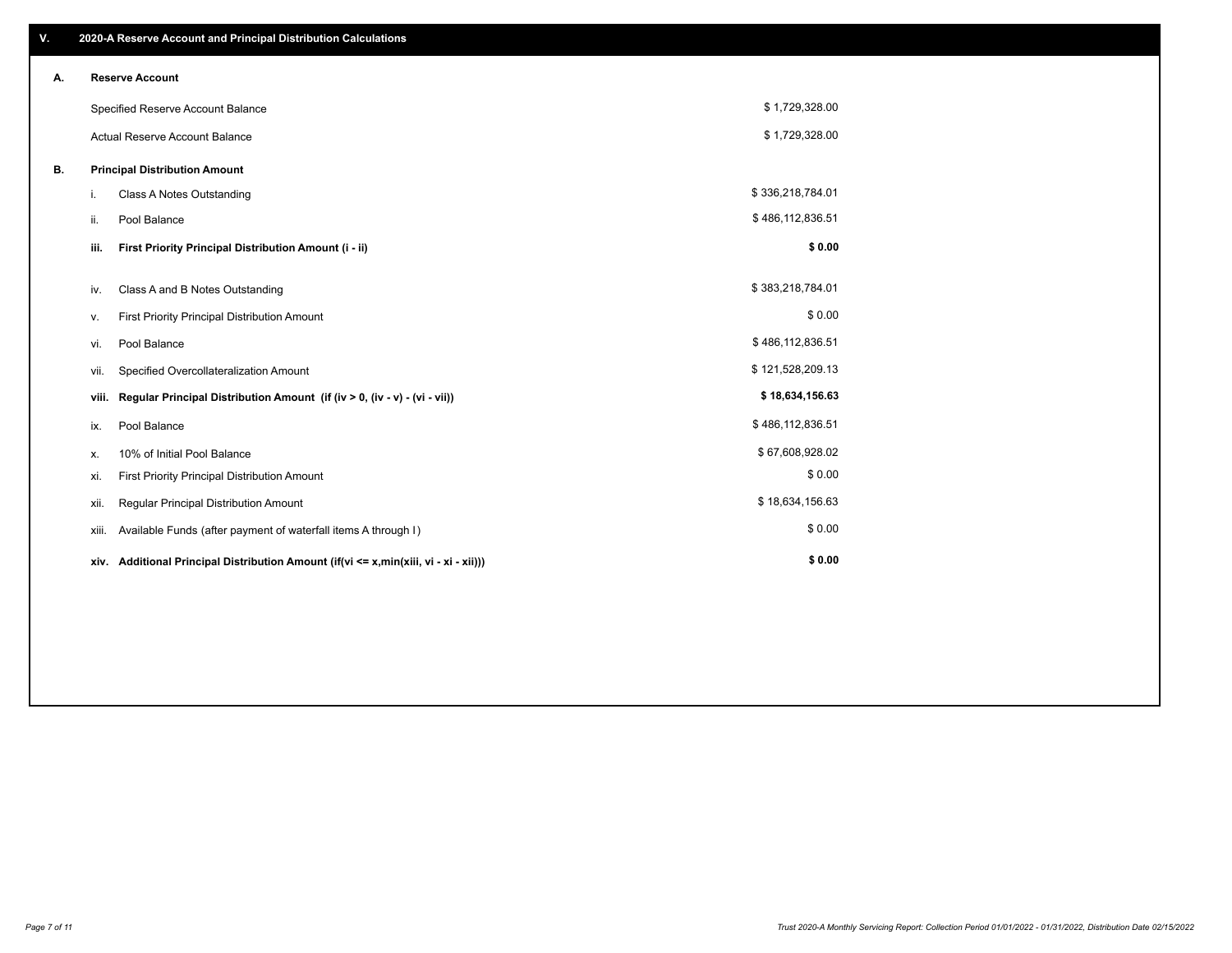|    |                                                         | Paid            | <b>Funds Balance</b> |
|----|---------------------------------------------------------|-----------------|----------------------|
|    | <b>Total Available Funds</b>                            |                 | \$12,585,897.26      |
| A  | <b>Trustee Fees</b>                                     | \$0.00          | \$12,585,897.26      |
| B  | <b>Servicing Fees</b>                                   | \$312,380.43    | \$12,273,516.83      |
| C  | i. Administration Fees                                  | \$8,333.00      | \$12,265,183.83      |
|    | ii. Unreimbursed Administrator Advances plus any Unpaid | \$0.00          | \$12,265,183.83      |
| D  | Class A Noteholders Interest Distribution Amount        | \$573,460.16    | \$11,691,723.67      |
| E. | First Priority Principal Payment                        | \$0.00          | \$11,691,723.67      |
| F. | Class B Noteholders Interest Distribution Amount        | \$117,500.00    | \$11,574,223.67      |
| G  | Reinstatement Reserve Account                           | \$0.00          | \$11,574,223.67      |
| H  | Regular Principal Distribution                          | \$11,574,223.67 | \$0.00               |
|    | <b>Carryover Servicing Fees</b>                         | \$0.00          | \$0.00               |
| J  | Additional Principal Distribution Amount                | \$0.00          | \$0.00               |
| K  | Unpaid Expenses of Trustee                              | \$0.00          | \$0.00               |
| L  | Unpaid Expenses of Administrator                        | \$0.00          | \$0.00               |
| М  | Remaining Funds to the Residual Certificateholders      | \$0.00          | \$0.00               |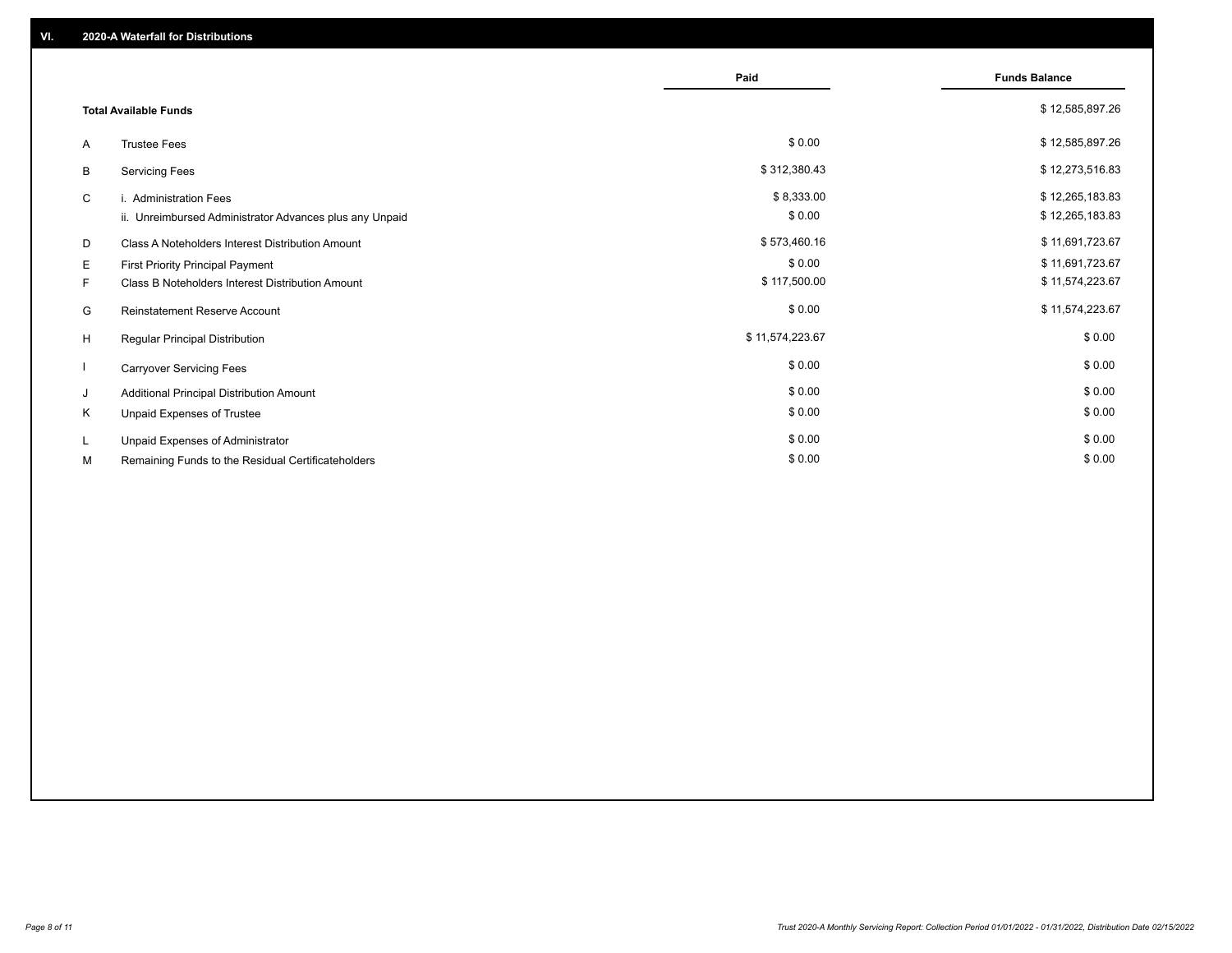| <b>Distribution Amounts</b>                                |                         |                         |                         |
|------------------------------------------------------------|-------------------------|-------------------------|-------------------------|
|                                                            | A <sub>2</sub> A        | A <sub>2</sub> B        | в                       |
| Cusip/Isin                                                 | 78449UAB4               | 78449UAC2               | 78449UAD0               |
| <b>Beginning Balance</b>                                   | \$290,783,813.20        | \$45,434,970.81         | \$47,000,000.00         |
| Index                                                      | <b>FIXED</b>            | <b>LIBOR</b>            | <b>FIXED</b>            |
| Spread/Fixed Rate                                          | 2.23%                   | 0.83%                   | 3.00%                   |
| Record Date (Days Prior to Distribution)                   | 1 NEW YORK BUSINESS DAY | 1 NEW YORK BUSINESS DAY | 1 NEW YORK BUSINESS DAY |
| Accrual Period Begin                                       | 1/15/2022               | 1/18/2022               | 1/15/2022               |
| <b>Accrual Period End</b>                                  | 2/15/2022               | 2/15/2022               | 2/15/2022               |
| Daycount Fraction                                          | 0.08333333              | 0.07777778              | 0.08333333              |
| Interest Rate*                                             | 2.23000%                | 0.93629%                | 3.00000%                |
| <b>Accrued Interest Factor</b>                             | 0.001858333             | 0.000728226             | 0.002500000             |
| <b>Current Interest Due</b>                                | \$540,373.25            | \$33,086.91             | \$117,500.00            |
| Interest Shortfall from Prior Period Plus Accrued Interest | $\mathsf{\$}$ -         | $\mathsf{\$}$ -         | $\mathsf{\$}$ -         |
| <b>Total Interest Due</b>                                  | \$540,373.25            | \$33,086.91             | \$117,500.00            |
| <b>Interest Paid</b>                                       | \$540,373.25            | \$33,086.91             | \$117,500.00            |
| <b>Interest Shortfall</b>                                  | $\mathsf{\$}$ -         | $\mathsf{\$}$ -         | $$ -$                   |
| <b>Principal Paid</b>                                      | \$10,010,139.39         | \$1,564,084.28          | $\mathsf{\$}$ -         |
| <b>Ending Principal Balance</b>                            | \$280,773,673.81        | \$43,870,886.53         | \$47,000,000.00         |
| Paydown Factor                                             | 0.031281686             | 0.031281686             | 0.000000000             |
| <b>Ending Balance Factor</b>                               | 0.877417731             | 0.877417731             | 1.000000000             |

\* Pay rates for Current Distribution. For the interest rates applicable to the next distribution date, please see https://www.salliemae.com/about/investors/data/SMBabrate.txt.

**VII. 2020-A Distributions**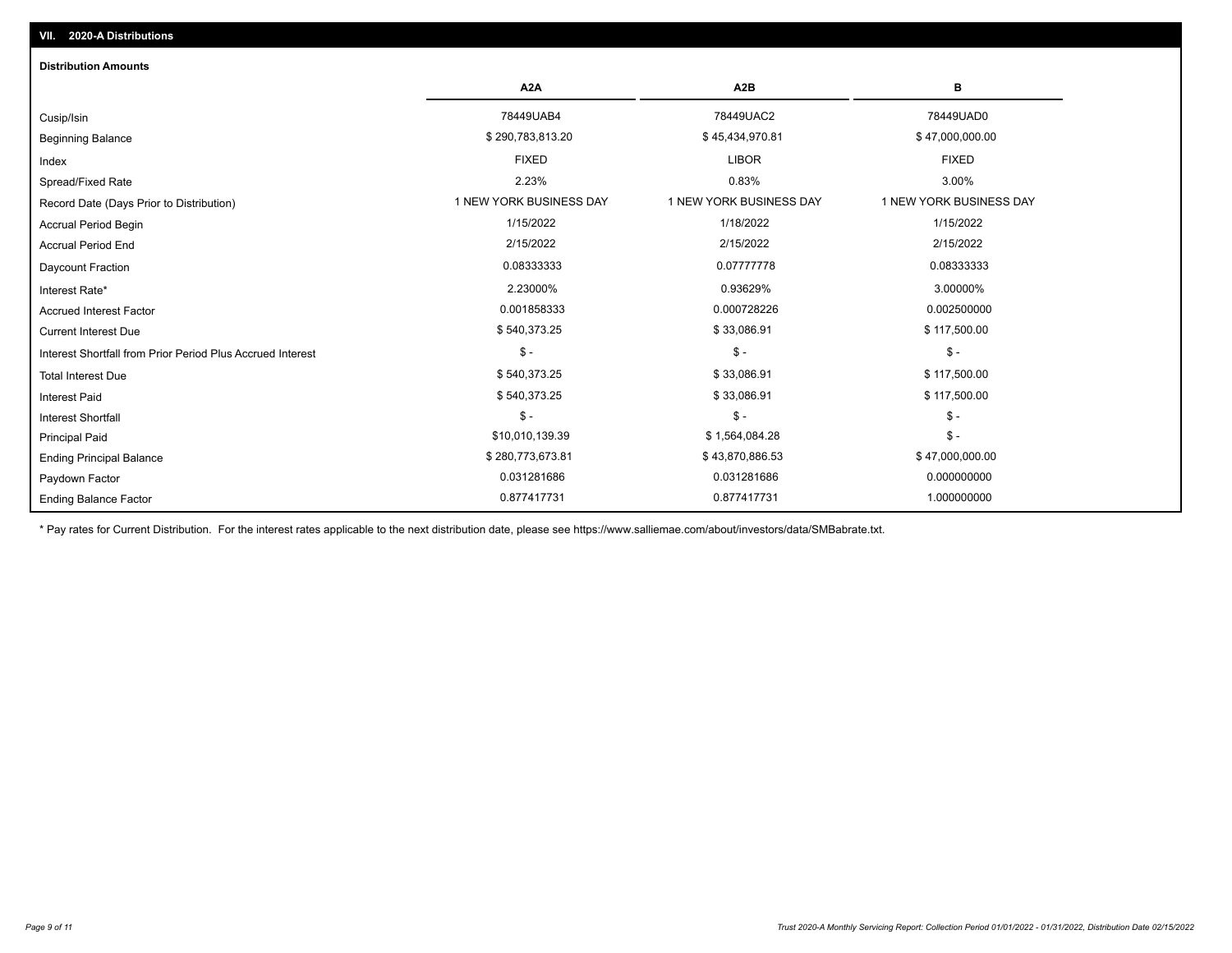### **Since Issued Total CPR**

$$
\text{total cPR} = 1 - \left(\frac{APB}{PPB}\right)^{\left(\frac{12}{MSC}\right)}
$$

APB = Actual period-end Pool Balance PPB = Projected period-end Pool Balance assuming no prepayments and no defaults Pool Balance = Sum(Principal Balance + Interest Accrued to Capitalize Balance) MSC = Months Since Cut-Off

I J Ι

#### **Since-Issued Total Constant Prepayment Rate (CPR)**

Since-Issued Total CPR measures prepayments, both voluntary and involuntary, for a trust student loan pool over the life of a transaction. For each trust distribution, the actual month-end pool balance is compared against a month-end pool balance originally projected at issuance assuming no prepayments and defaults. For purposes of Since- Issued Total CPR calculations, projected period end pool balance assumes in-school status loans have up to a six month grace period before moving to repayment, grace status loans remain in grace status until their status end date and then to move to full principal and interest repayment, loans subject to interim interest or fixed payments during their in-school and grace period continue paying interim interest or fixed payments until full